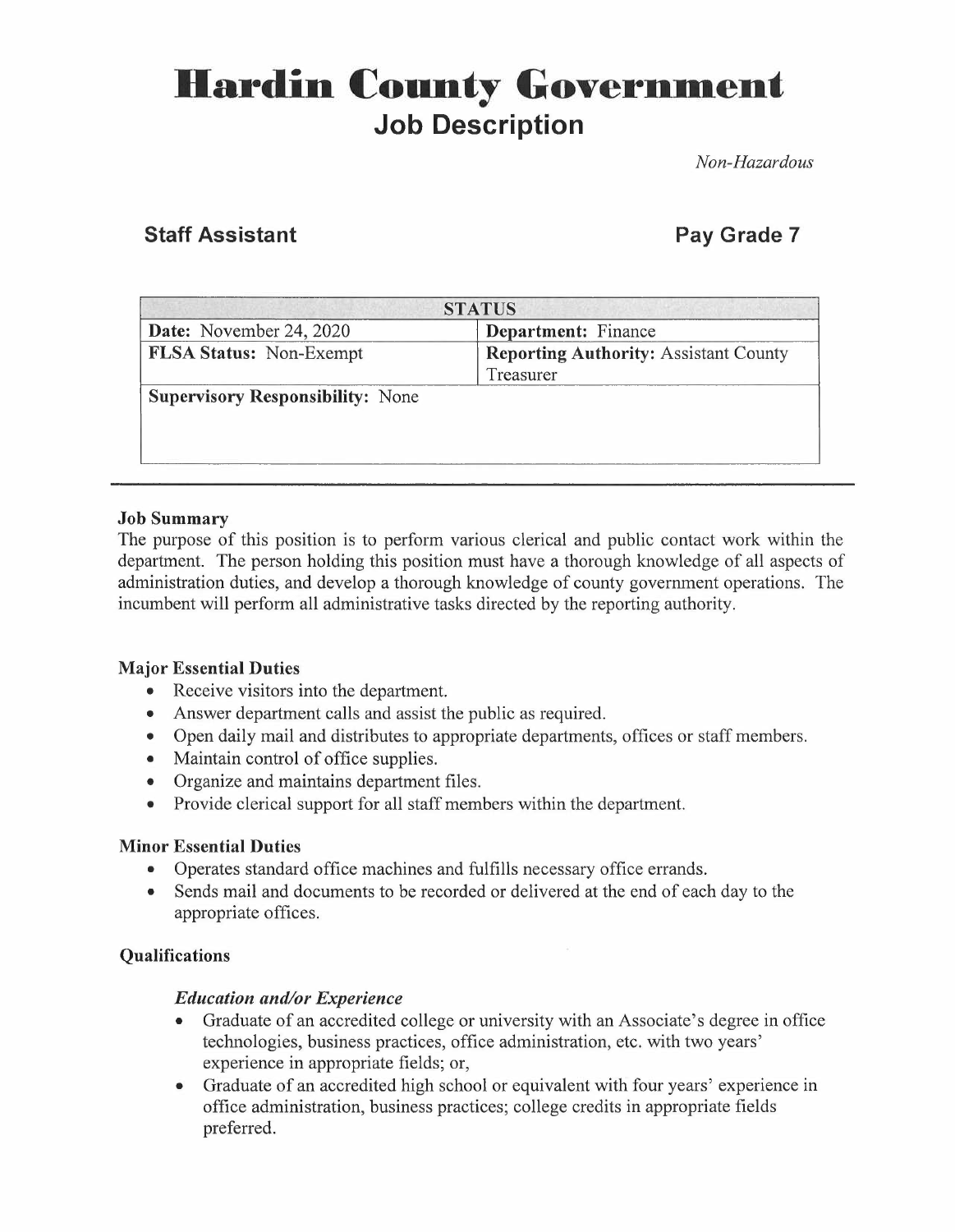- Must have experience in office procedures and practices or willingness to learn said practices.
- Must possess advanced skills in Microsoft Word, Excel and other computer programs for word processing, spreadsheets and database management.
- Working knowledge of county government operations is preferred.

#### *Language Skills*

- Ability to respond to inquiries and/or complaints from employees, regulatory agencies and vendors.
- Ability to write reports and business correspondence.
- Possess strong oral, written and listening communication skills.
- Respond to sensitive inquiries.
- Ability to speak before department sized groups.

#### *Mathematical Skills*

• Ability to add, subtract, and divide in all units of measure, using whole numbers, common fractions, and decimals.

### *Reasoning Ability*

- Defines problems, collects data, establishes facts, and draws valid conclusions.
- Interprets a variety of technical and instructional information.
- Makes decisions which serve the County's best interest and follow the missions and objectives of the department.

#### *Certificates, Licenses, Registrations*

• None Required

#### *Other Knowledge and/or Skills*

- Operate standard office machines.
- Exercise mature judgment, courtesy and tact in dealing with county employees on the telephone or in person .
- Display mature judgment, courtesy, and tact in dealing with the public, elected officials, and government employees.
- Skilled in effective use of computers and standard office machines and records management, and correspondence preparation.
- Possess advanced skills of standard office computer programs for word processing, spread sheets, and database management.

#### **Physical Demands**

The physical demands described represents those required to successfully perform the essential job functions. Reasonable accommodations may be made to enable individuals with disabilities to perform the essential functions.

While performing job duties, the employee could reasonably be expected to: